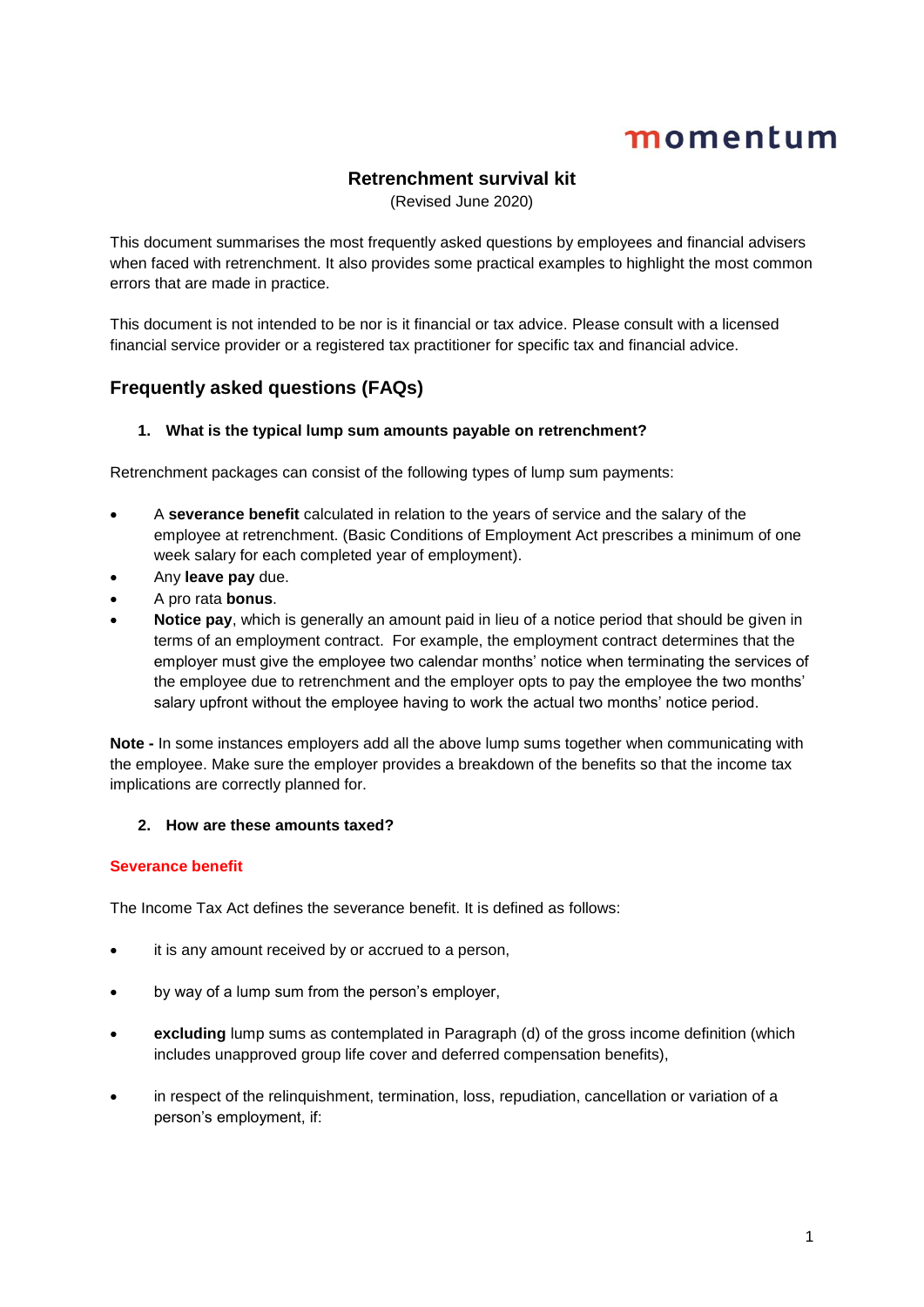- such a person is 55 years old, or
- such relinquishment, termination, loss, repudiation, cancellation or variation is due to the person becoming permanently incapable of holding the person's office or employment due to sickness, accident, injury or incapacity through infirmity of mind or body, or
- such termination or loss is due to the person's employer having ceased to carry on or intending to cease carrying on the trade in respect of which the person was employed or appointed, or the person having become redundant in consequence of a general reduction in personnel or a reduction in personnel of a particular class by the person's employer, **unless**, where the person's employer is a company or close corporation, the person at any time held more than 5% of the issued share capital or members' interest in the company or close corporation.

Therefore, where an employee receives a lump sum from their employer (and it is not one of the other noted above), that lump sum will qualify as a severance benefit if:

- The person is over 55 years of age, irrespective of the reason for the termination of employment;
- If the person's employment is terminated due to ill health or permanent disability, irrespective of the person's age;
- If the employment is terminated due to retrenchment, irrespective of the age of the person and the person never owned more than 5% of the equity in the employer (the company or close corporation that is the employer entity). This includes voluntary and involuntary retrenchment.

If an amount qualifies as a severance benefit and it accrued to the taxpayer on or after **1 March 2011**, the amount will be taxed according to the tax table applicable to retirement fund lump sums payable upon retirement or death.

#### **Withdrawals from retirement funds as a direct consequence of retrenchment**

Any lump sum withdrawal made from the **employer pension or provident fund** as a consequence to retrenchment will also be taxed in terms of the retirement tax table (on condition that the taxpayer did not hold more than 5% of the equity of the employer at any time) and not the withdrawal tax table. It is imperative that the withdrawal is made when leaving the employer retirement fund due to the retrenchment. It cannot be delayed until a later stage.

This will not apply in respect of a retirement annuity fund as access to the fund is restricted until retirement, disability, death, emigration or the paid up value is less than R7 000 as a retirement annuity is not linked to the employment status of an individual.

The reason why this beneficial tax treatment is afforded is because the retrenched worker would need immediate cash to support their normal living expenses until new employment is secured.

**Note –** where the taxpayer held more than 5% of the equity in the employer at any time:

- The retrenchment benefit will not be taxed as a severance benefit but as part of gross income, and
- The withdrawal made from the retirement fund will not qualify for the preferential tax treatment and will be taxed according to the withdrawal tax table.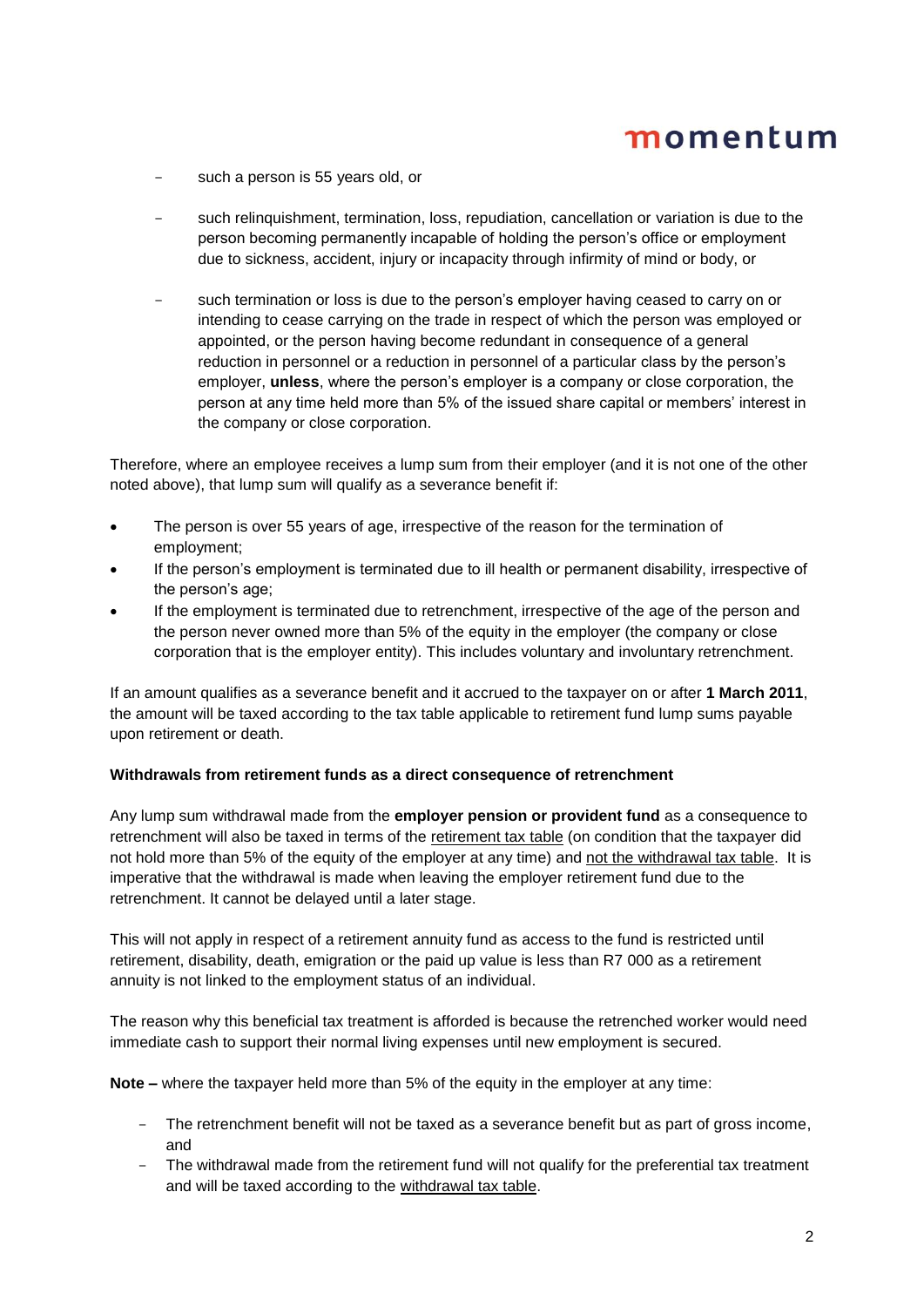The current retirement lump sum tax table is as follows:

| <b>Taxable portion</b> | Tax rates 2020/2021                                 |
|------------------------|-----------------------------------------------------|
| R0-R500 000            | Nil                                                 |
| R500 001-R700 000      | 18% of amount in excess of R500 000                 |
| R700 001-R1 050 000    | R36 000 plus 27% of amount in excess of R700 000    |
| R1 050 001 +           | R130 500 plus 36% of amount in excess of R1 050 000 |

The withdrawal lump sum tax table is as follows:

| <b>Taxable portion</b> | Tax rates 2020/2021                               |
|------------------------|---------------------------------------------------|
| R0-R25 000             | Nil                                               |
| R25 001-R660 000       | 18% of amount in excess of R25 000                |
| R660 001-R990 000      | R114 300 plus 27% of amount in excess of R660 000 |
| R990 001 +             | R203 400 plus 36% of amount in excess of R990 000 |

#### **NB - Please confirm that the tax table has not changed before advising a client.**

Important note:

#### **Retirement fund lump sums**

- When calculating the tax payable on the retirement fund lump sums, the taxable lump sum will be reduced by any disallowed contributions that the client has accumulated as at that stage.
- In addition, aggregation of past lump sums will apply. The following lump sums must be taken into account:
	- o Retirement lump sums from 1 October 2007,
	- o Withdrawal lump sums from 1 March 2009, and
	- o Severance benefit lump sums from 1 March 2011.

#### **Severance benefit lump sum**

- When calculating the tax payable on the severance benefit, the disallowed contributions will not be relevant, however, aggregation of past lump sums will also apply.

#### **Leave pay, bonuses, notice pay**

These amounts will be included in the taxpayer's gross income and be subject to income tax as per normal. Therefore, the full amount is subject to income tax at the taxpayer's marginal tax rate.

**Example:** John Smit is 54 years old and he is retrenched. Upon termination of service he receives the following amounts: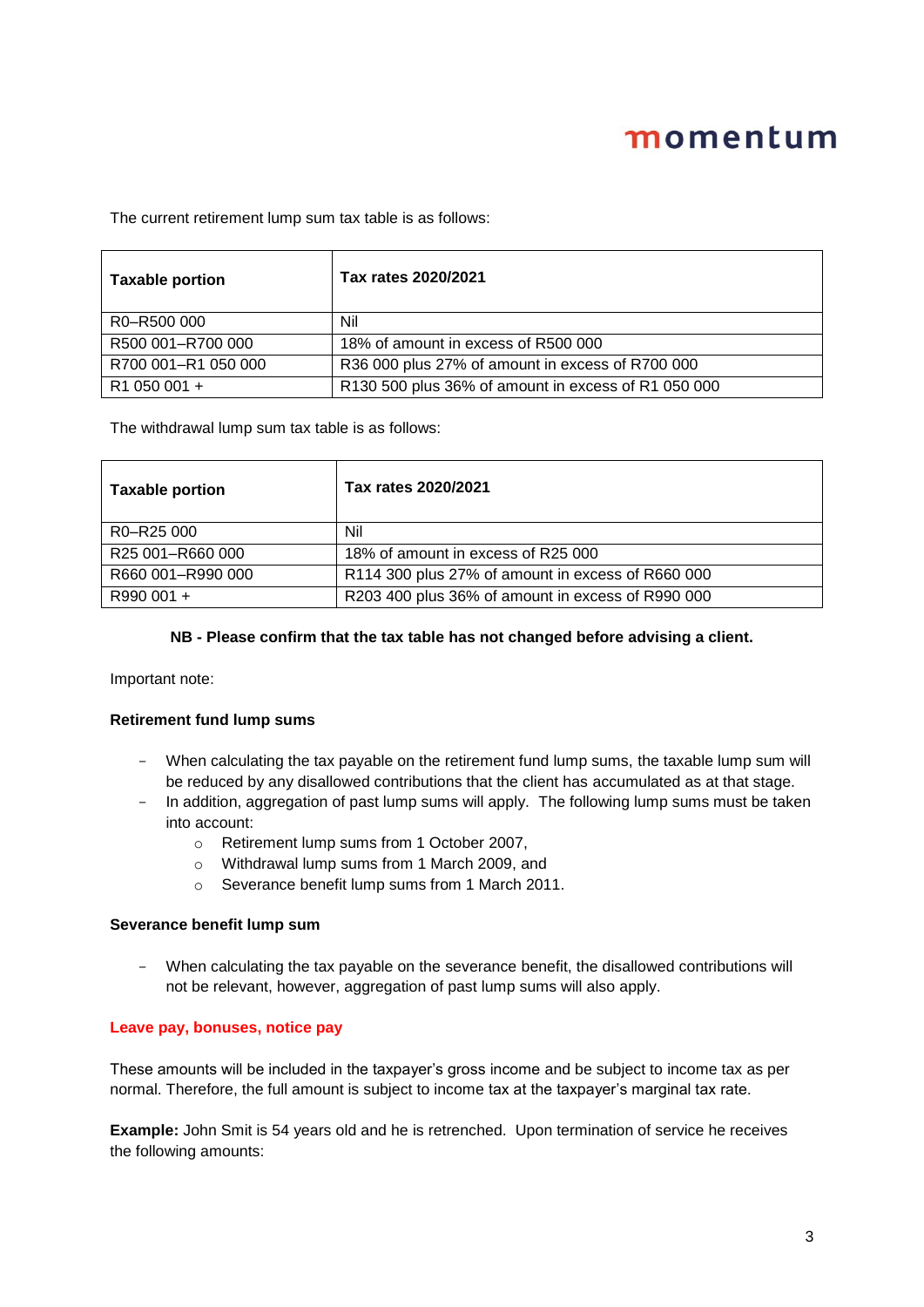Salary in lieu of notice R100 000 Leave pay R 35 000 Pro rata bonus R 60 000 Retrenchment package R689 000

He has a pension fund with his employer and the resignation benefit at the time of his retrenchment is R980 000. He decides to withdraw R180 000 and to transfer the balance of R700 000 to a preservation fund.

John has never received any retirement fund lump sums during his lifetime and his marginal tax rate is 41%.

The tax consequences will be as follows:

| Gross income taxed at marginal rate: |                      |
|--------------------------------------|----------------------|
| Salary, leave pay, bonus             | R <sub>195</sub> 000 |
| Less tax at 41%                      | R 79.950             |
| Net amount                           | R <sub>115</sub> 050 |

| Retirement lump sum tax table:      |                      |  |
|-------------------------------------|----------------------|--|
| Retrenchment package                | R689 000             |  |
| Retirement fund lump sum withdrawal | R <sub>180</sub> 000 |  |
| Total amount                        | R869 000             |  |
| Tax according to tax table          | R 81 630             |  |
| Net amount                          | R787 370             |  |

Tax calculation - (R36 000 + ((R869 000-R700 000)\*27%) = R81 630

The total amount received by John after tax is R902 420.

Important note: In reality the two lump sums will be taxed in terms of two separate tax directives, and therefore the one that is processed first will be aggregated when doing the tax calculation on the second lump sum.

**Example:** John Smit is 54 years old and he is retrenched. John held 12% shares in the company that is retrenching him in 1989, which he sold to his son in 2003. Upon termination of service he receives the following amounts:

| Salary in lieu of notice | R <sub>100</sub> 000 |
|--------------------------|----------------------|
| Leave pay                | R 35 000             |
| Pro rata bonus           | R 60 000             |
| Retrenchment package     | R689 000             |

He has a pension fund with his employer and the resignation benefit at the time of his retrenchment is R980 000. He decides to withdraw R180 000 and to transfer the balance of R700 000 to a preservation fund.

John has never received any retirement fund lump sums during his lifetime and his marginal tax rate is 41%.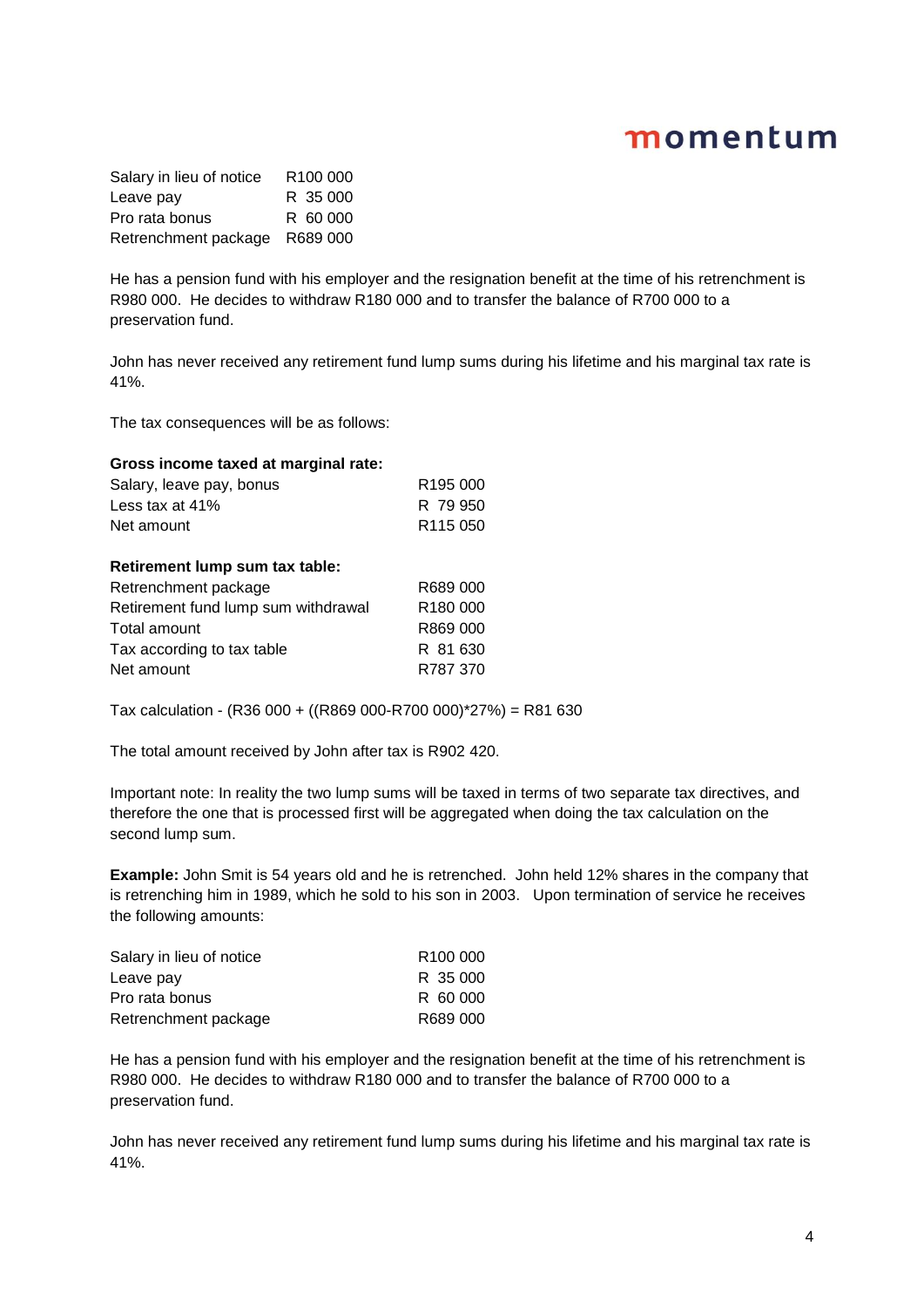The tax consequences will be as follows:

| Gross income taxed at marginal rate: |                      |
|--------------------------------------|----------------------|
| Salary, leave pay, bonus             | R <sub>195</sub> 000 |
| Retrenchment package                 | R689 000             |
| Total                                | R884 000             |
| Less tax at $41\%$                   | R362440              |
| Net amount                           | R521 560             |
| Withdrawal lump sum tax table:       |                      |
| Retirement fund lump sum withdrawal  | R <sub>180</sub> 000 |
| Tax according to tax table           | R 27 900             |
| Net amount                           | R <sub>152</sub> 100 |

Tax calculation - (R180 000 – R25 000) x 18% = R27 900

The total amount received by John is R673 660.

In this example John's retrenchment benefit was taxed as part of his gross income at his marginal tax rate and not according to the retirement tax table due to him holding more than 5% of the shares in the company that retrenched him. As a result of this the withdrawal made from his retirement fund at the time of the retrenchment is taxed according to the withdrawal tax table and not the retirement tax table.

**Example:** John Smit is 58 years old and he is retrenched and has not reached retirement age yet. In 1989 John held 12% of the shares in the company that is retrenching him, which he sold to his son in 2003. Upon termination of service he receives the following amounts:

| Salary in lieu of notice | R <sub>100</sub> 000 |
|--------------------------|----------------------|
| Leave pay                | R 35 000             |
| Pro rata bonus           | R 60 000             |
| Retrenchment package     | R689 000             |

He has a pension fund with his employer and the resignation benefit at the time of his retrenchment is R980 000. He decides to withdraw R180 000 and to transfer the balance of R700 000 to a preservation fund.

John has never received any retirement fund lump sums during his lifetime and his marginal tax rate is 41%.

The tax consequences will be as follows:

#### **Gross income taxed at marginal rate:**

| Salary, leave pay, bonus | R <sub>195</sub> 000 |
|--------------------------|----------------------|
| Less tax at 41%          | R 79 950             |
| Net amount               | R <sub>115</sub> 050 |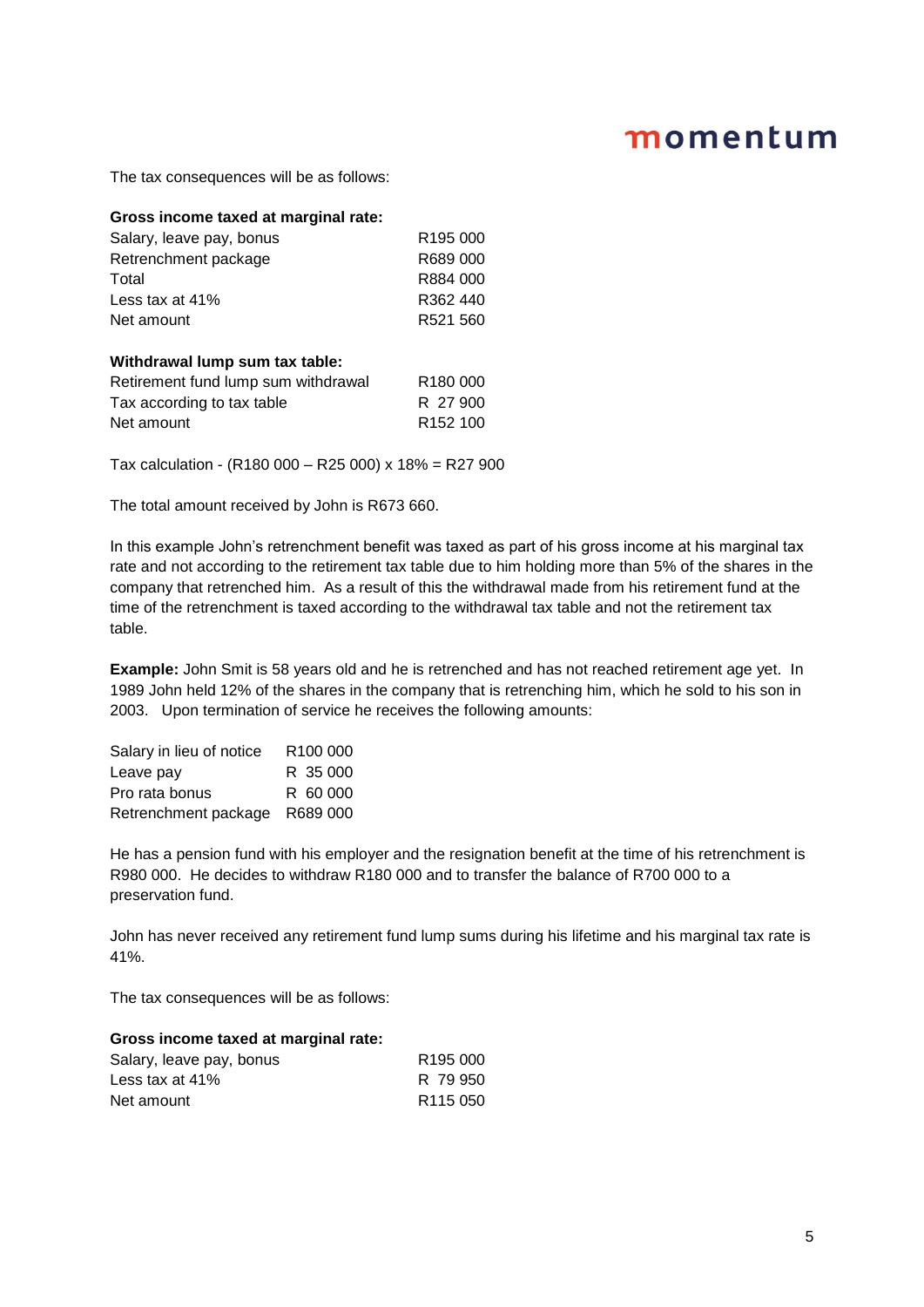| R689 000                                                                                                 |
|----------------------------------------------------------------------------------------------------------|
| R 34 020                                                                                                 |
| R654 980                                                                                                 |
| Tax calculation - (R689 000 - R500 000)*18% = R34 020                                                    |
|                                                                                                          |
| R <sub>180</sub> 000                                                                                     |
| R689 000                                                                                                 |
| R869 000                                                                                                 |
| R170 730 ((R869 000 - R700 000) x 27% + R36 000)                                                         |
| R122 130 (tax calculated using this tax table and not the<br>tax table that was applied on the lump sum) |
| R 48 600                                                                                                 |
| R <sub>131</sub> 400                                                                                     |
|                                                                                                          |

The total amount received by John is R786 380.

In this example John's retrenchment benefit was taxed as a severance benefit due to him being over the age of 55. The fact that he held more than 5% of the shares in the company that retrenched him will not impact this as it will still qualify as a severance benefit. However, the withdrawal made from his retirement fund at the time of the retrenchment is taxed according to the withdrawal tax table and not the retirement tax table due to the shareholding he had.

### **3. Can the severance benefit paid by the employer to the employee be paid into a retirement fund tax-free?**

No – the severance benefit will be paid as a cash lump sum and will be taxed in terms of the retirement fund tax table applicable to retirement/death. The retrenched employee does not have a choice in this respect.

Where the taxpayer elects to contribute all or a portion of the severance benefit to a retirement fund, it will be the after-tax amount that will be invested in the retirement fund. It will be treated like any other ad hoc contribution to the retirement fund and as a result the taxpayer may enjoy a tax deduction in respect of the contribution made – and if not deductible in that year of assessment it can roll over to the following year as a disallowed contribution.

### **4. Will the severance benefit have an impact on the income tax payable on future retirement fund lump sums a person may receive?**

Yes, aggregation rules will apply when calculating the income tax payable on a retirement fund lump sum, either due to a withdrawal made from a fund prior to retirement or upon retirement or upon death prior to retirement.

This means that all lump sums received during one's lifetime will be aggregated to determine the total income tax payable, whilst a tax credit will be enjoyed in respect of past lump sums received.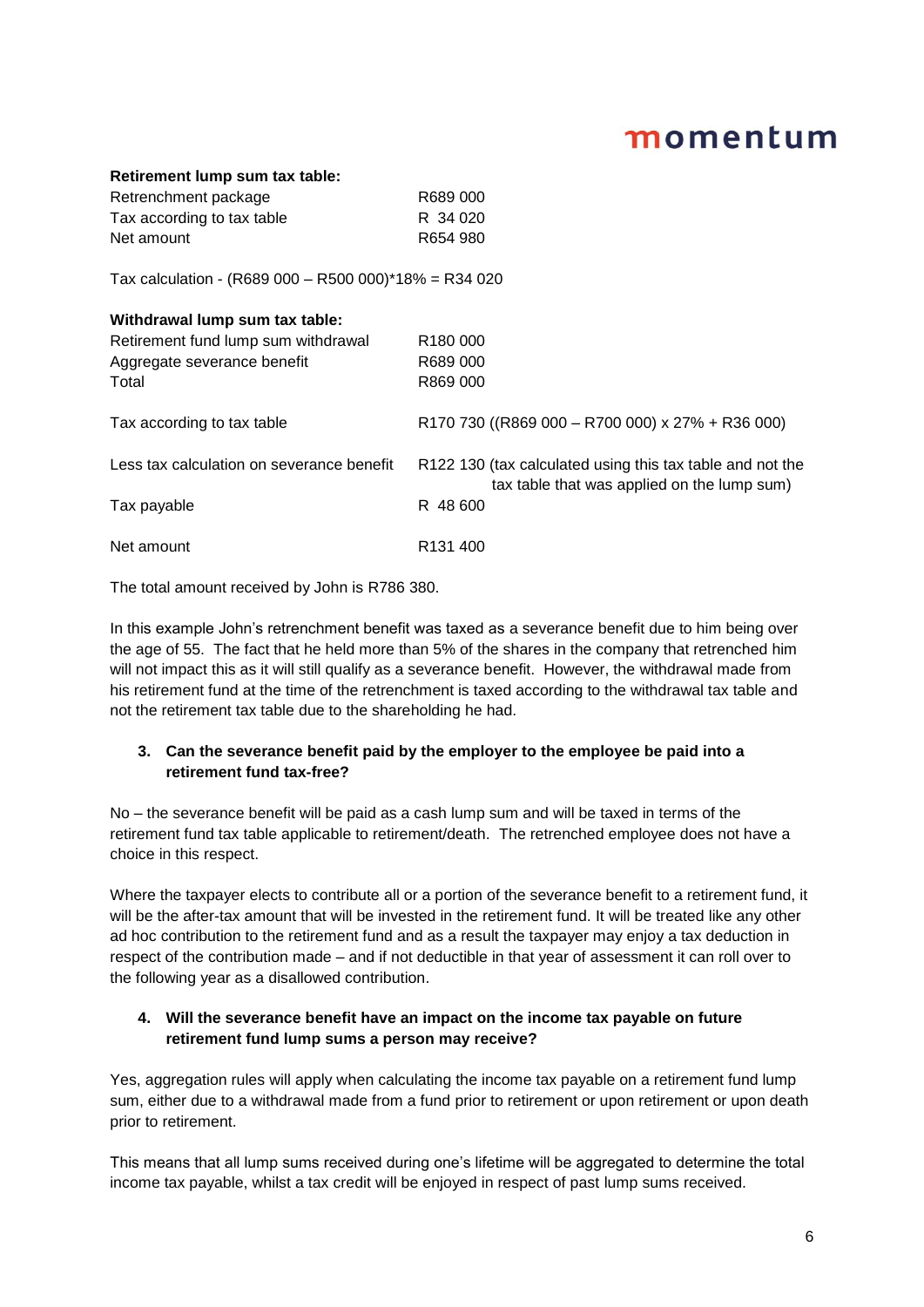Aggregation applies in respect of the following lump sums received:

- Retirement lump sums received after 1 October 2007,
- Withdrawal lump sums received after 1 March 2009,
- Severance benefits received after 1 March 2011.

All lump sums received prior to these dates will not be taken into account for aggregation purposes.

#### **Example:**

Cindy is retrenched by her employer and will receive a retrenchment package of R495 000.

On 1 October 2014 she resigned from her previous employer at which time she elected to withdraw R25 000 from her pension fund to settle her credit card debt. She did not pay any income tax on that amount as it was equal to the tax-free entitlement for withdrawals.

When determining the income tax on the severance benefit, aggregation will apply. Therefore, the retirement tax table will now be applied to R520 000 (which is made up of the R495 000 severance benefit plus the R25 000 lump sum withdrawn on her previous resignation) and not only the R495 000.

Therefore, she will be liable to pay R3 600 income tax (R520 000 – R500 000 x 18%).

A tax credit can apply in respect of lump sums previously received, however, the credit is calculated using the tax table applicable at this instance and not the tax table that was actually used when that lump sum was actually received.

#### **5. What impact will retrenchment have on the employer provided pension or provident fund?**

Generally, retrenchment will terminate the employee's membership to the employer retirement fund, whether it is a pension or provident fund. The employee will have the following options in respect of the retirement fund.

#### **The employee is not eligible for retirement – below retirement age**

The employee will be entitled to the resignation or withdrawal benefit available in the pension or provident fund.

The alternatives available in respect of the resignation benefit are as follows:

- Withdraw the full amount as a lump sum,
- Transfer the full amount to another approved retirement fund, and
- A combination of the above.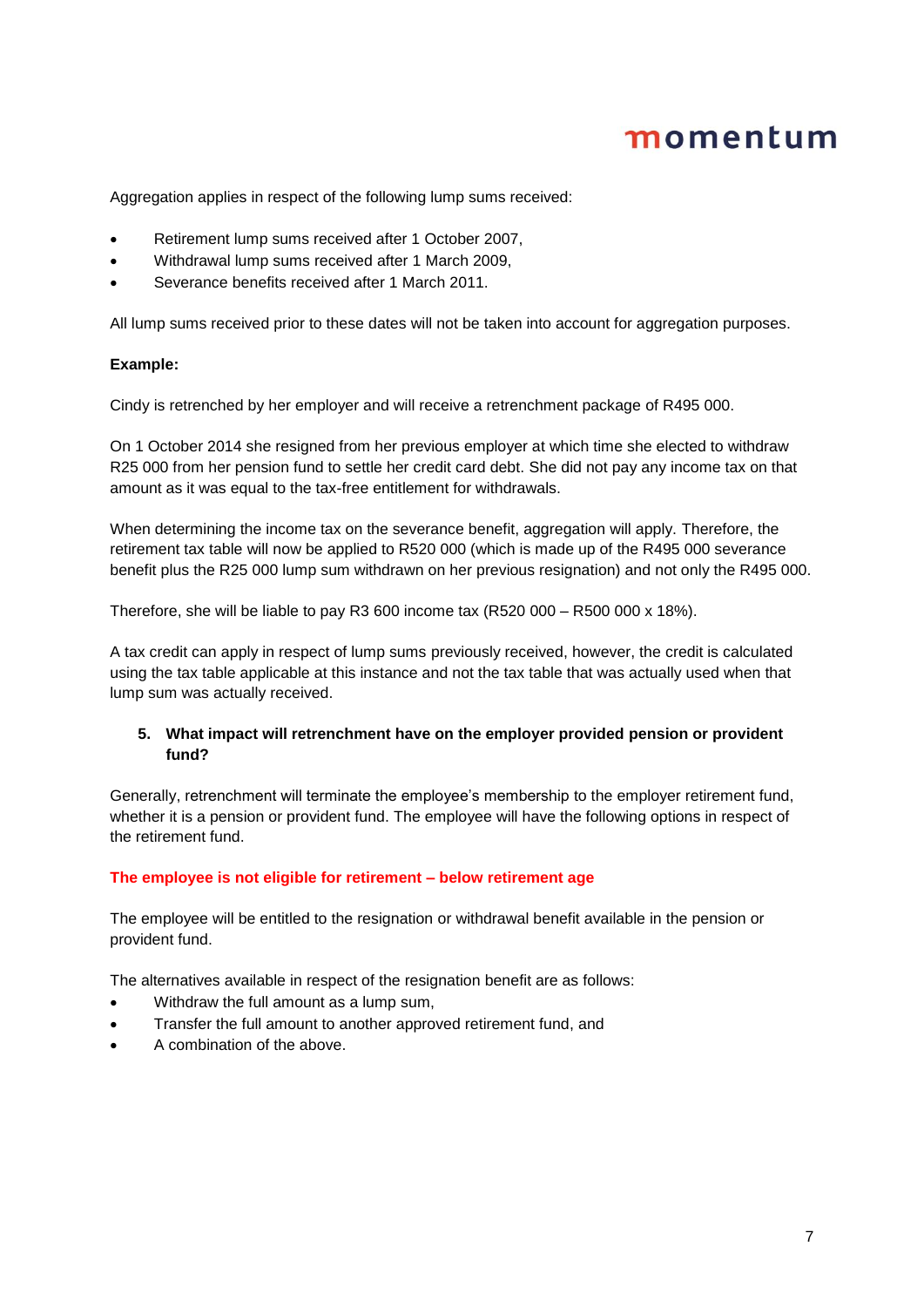#### **Withdrawal of a lump sum**

Where a lump sum is taken, income tax will be levied. As this withdrawal is made as a direct result of the retrenchment (the withdrawal must coincide with the retrenchment), the withdrawal lump sum will be taxed according to the retirement tax table and not the withdrawal tax table – provided that the retirement fund is in fact an employer provided fund.

**Note -** It is important to note that the withdrawal from the fund must be made at the time of the retrenchment to qualify for the preferential tax treatment. Where a member makes the decision to transfer the retirement fund benefit to another approved fund, like a preservation fund, and a subsequent withdrawal is made from that fund, the preferential tax treatment will no longer apply. The retirement lump sum withdrawal tax table will apply which is as follows:

**Transfer to another approved retirement fund -** Where the benefit is transferred to an approved retirement fund, no income tax will be payable upon the transfer. The following transfers can be done tax-free.

From a pension fund to:

- Another pension fund,
- A pension preservation fund, and
- A retirement annuity fund.

From a provident fund to:

- Another provident fund,
- A provident preservation fund,
- A pension fund,
- A pension preservation fund, and
- A retirement annuity fund.

**Note –** the member will not be entitled to transfer the resignation benefit or any portion thereof to a compulsory annuity.

#### **5.1 If the retirement fund benefit is transferred to a preservation fund, will the individual have access to the funds prior to reaching normal retirement?**

When the member is retrenched, the full or a portion of the resignation benefit in the retirement fund can be transferred to a preservation fund. Preservation funds, irrespective if it is a pension or provident preservation fund, allows for one withdrawal to be made prior to retirement. This can be a partial withdrawal or the full amount in the preservation fund can be withdrawn. Once one withdrawal has been made, no further access will be possible until the member reaches normal retirement.

**Note -** Where a retirement fund benefit was transferred to another approved fund at retrenchment, the tax treatment applicable on severance benefits and retirement fund withdrawals due to retrenchment will be forfeited. When a withdrawal is made from the subsequent retirement fund (like a new employer's retirement fund or a preservation fund) that lump sum will be taxed according to the withdrawal lump sum tax table and not the retirement lump sum tax table that would have applied upon retrenchment. The amount withdrawn will also add to the aggregated lump sum when the member eventually retires.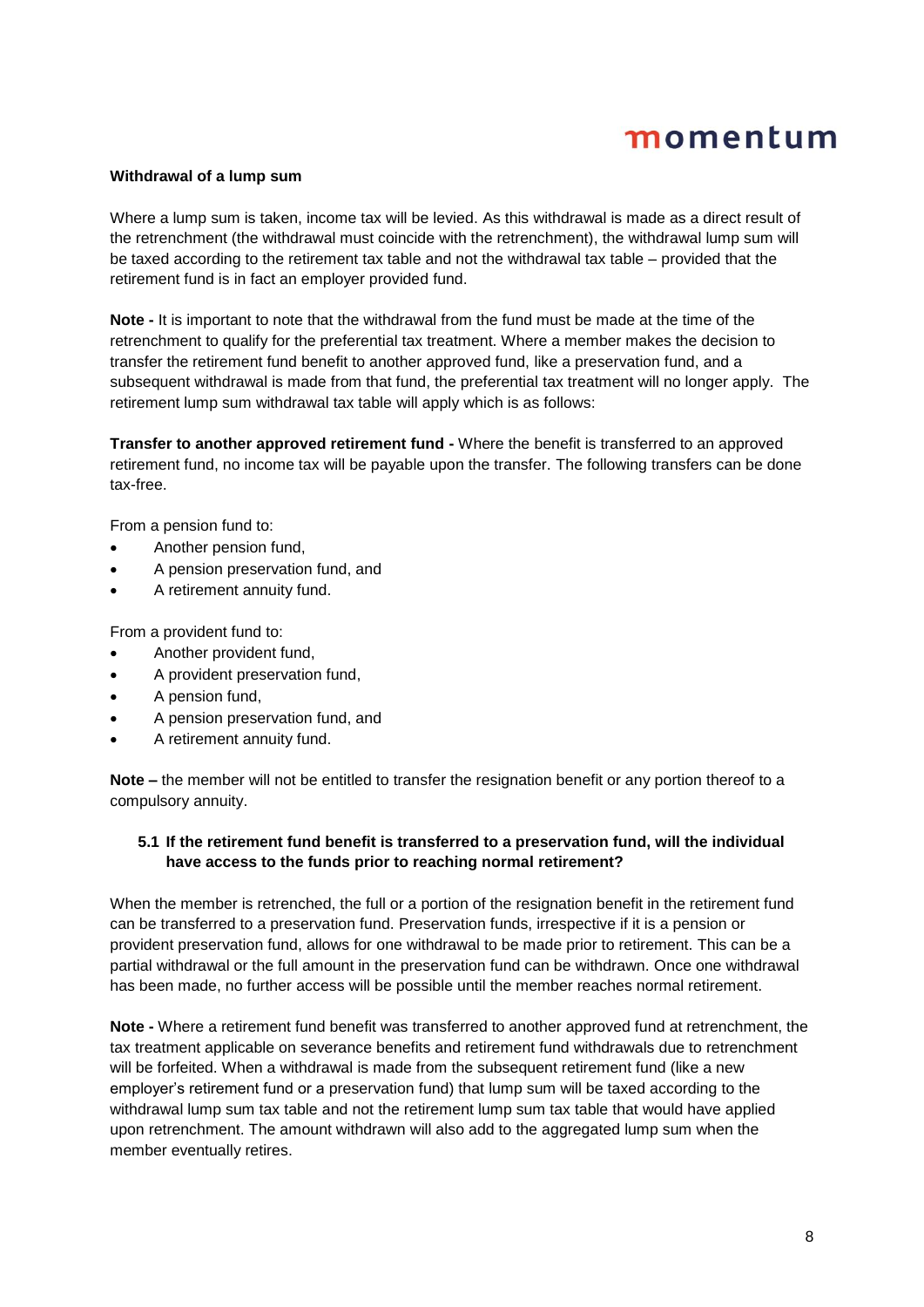**Example:** Marcia is retrenched and she receives a retrenchment package of R472 000. She was a member of her employer's provident fund and the fund value at the date of retrenchment is R930 000. The following scenarios can apply:

**Scenario 1 -** Marcia decides to take her full provident fund value as a lump sum. Therefore the total amount that will be taxed according to the retirement tax table is  $R472 000 + R930 000 = R1 402 000$ . Assuming no previous lump sums were received, the income tax liability will be calculated as follows:

R130 500 + ((R1 402 000 – R1 050 000) x 36%) = R257 220 tax payable

**Scenario 2 -** Marcia decides to transfer the full provident fund value to a provident preservation fund. Six months later she decides to make a withdrawal from the preservation fund equal to R450 000. The tax will be as follows:

Tax on retrenchment benefit is calculated using the retirement tax table:  $(R472000 - R500000) \times 18\% = R0$ 

Tax on withdrawal from the preservation fund is calculated using the withdrawal tax table and aggregation will apply in respect of the severance benefit she received:

| Withdrawal from preservation fund                                                        | R450 000             |
|------------------------------------------------------------------------------------------|----------------------|
| Plus severance benefit due to aggregation                                                | R472 000             |
| Taxable lump sum                                                                         | R922 000             |
| Tax ito withdrawal tax table<br>$(R114300 + ((R922000 - R660000) \times 27%)$            | R <sub>185</sub> 040 |
| Tax credit on severance benefit using withdrawal tax table<br>(R472 000 - R25 000) x 18% | R80460               |
| Tax payable on withdrawal from preservation fund                                         | R <sub>104</sub> 580 |

This example also illustrates the tax credit calculation using the tax table applicable at the time and not the tax table that the amount was actually taxed against – in this instance Marcia is enjoying a tax credit even though she did not pay tax on the severance benefit when it was received.

**Scenario 3 -** Marcia decides to take R330 000 of the provident fund value at the time of being retrenched and she transfers the balance of the provident fund value to a provident preservation fund. Two years later she decides to make a withdrawal from the preservation fund equal to R120 000. The tax will be as follows:

Tax on retrenchment benefit and provident fund withdrawal at time of retrenchment is calculated using the retirement tax table:

| Retrenchment benefit                    | R472 000 |
|-----------------------------------------|----------|
| Provident fund withdrawal               | R330 000 |
| Total taxable amount                    | R802 000 |
| Tax payable                             | R 63 540 |
| $(R36000 + ((R802000 - R700000) x 27%)$ |          |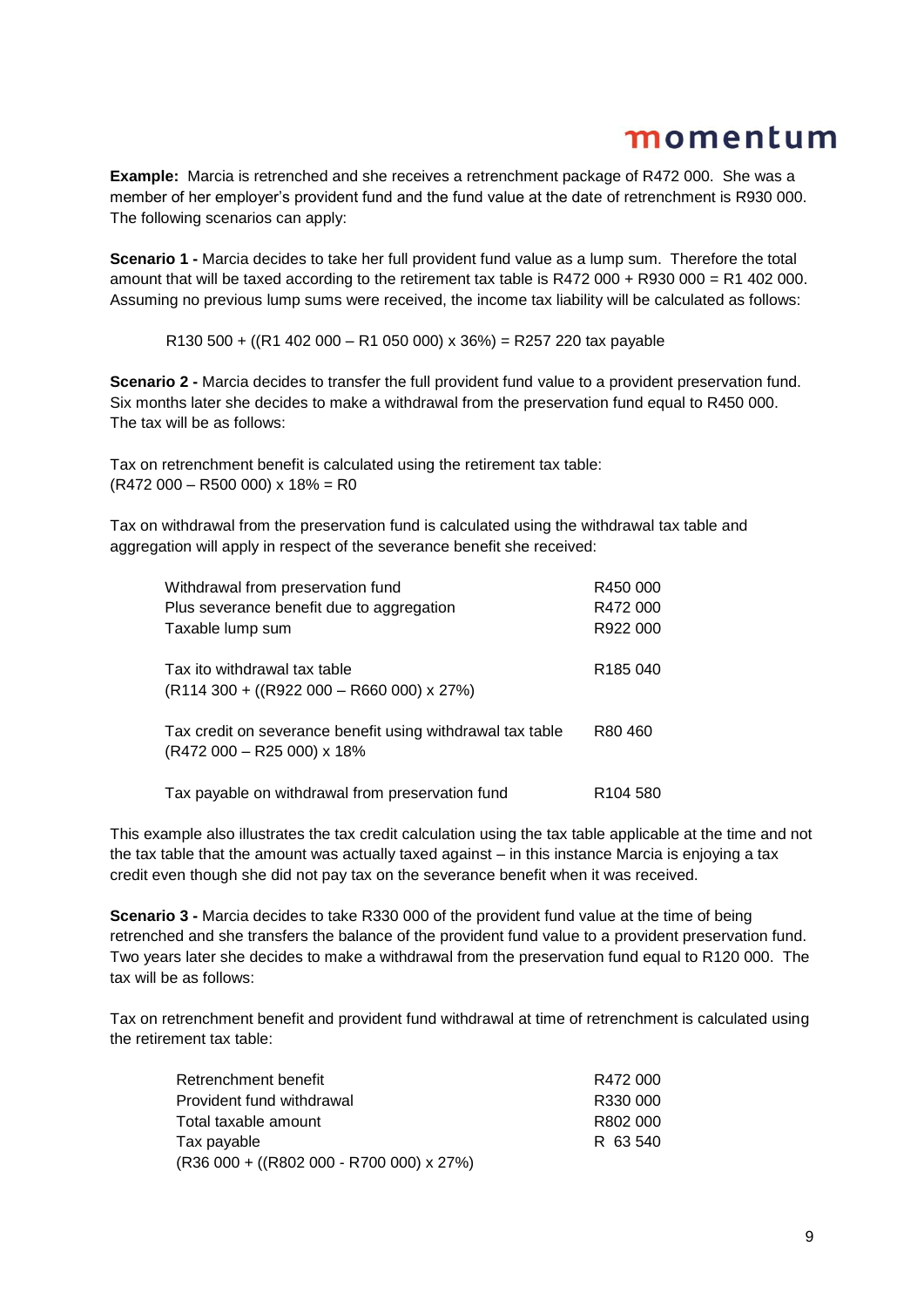Tax on withdrawal from the preservation fund is calculated using the withdrawal tax table and aggregation will apply in respect of the severance benefit and previous provident fund lump sum withdrawal she received:

| Withdrawal from preservation fund                          | R <sub>120</sub> 000 |
|------------------------------------------------------------|----------------------|
| Plus severance benefit due to aggregation                  | R472 000             |
| Plus provident fund withdrawal                             | R330 000             |
| Taxable lump sum                                           | R922 000             |
|                                                            |                      |
| Tax ito withdrawal tax table                               | R <sub>185</sub> 040 |
| $(R114300 + ((R922000 - R660000) \times 27%)$              |                      |
|                                                            |                      |
| Tax credit on severance benefit using withdrawal tax table | R <sub>152</sub> 640 |
| $(R114300 + ((R802000 - R660000) \times 27%)$              |                      |
| Tax payable on withdrawal from preservation fund           | R 32 400             |
|                                                            |                      |

This example also illustrates the tax credit calculation using the tax table applicable at the time and not the tax table that the amount was actually taxed against – in this instance Marcia is enjoying a tax credit of R152 640 even though she only paid tax of R63 540.

It also illustrates that even though Marcia received exactly the same amount from the funds, R922 000 before tax, the fact that she took a part of the provident fund at the time of the retrenchment resulted in the overall tax liability being less if compared to the previous example where the full provident fund value was transferred to the preservation with a subsequent withdrawal. In the first example the total tax liability is equal to R104 580. In the second example the total tax payable is R95 940.

### **5.2 Can the retirement fund be transferred to an existing preservation fund?**

Yes, as long as the types of funds are compatible, meaning that a provident fund can be transferred to a provident preservation fund and a pension preservation fund and a pension fund can only be transferred to a pension preservation fund. The one withdrawal facility mentioned above applies per fund source.

**Example:** Sally resigned from her first employer 10 years ago and transferred her provident fund to a provident preservation fund. She is now being retrenched and she has elected to transfer her provident fund to the existing provident preservation fund – Sally will be able to make two withdrawals from this provident fund – one in respect of the first fund transfer and the second in respect of the new transfer into the fund. The withdrawals are basically ring-fenced to apply per fund source.

### **5.3 Can additional ad hoc or monthly contributions be made to a preservation fund after the transfer is made?**

No, a preservation fund cannot accept contributions on a monthly, annual or ad hoc basis – it can only accept fund transfers from retirement funds where the member has not reached the retirement age.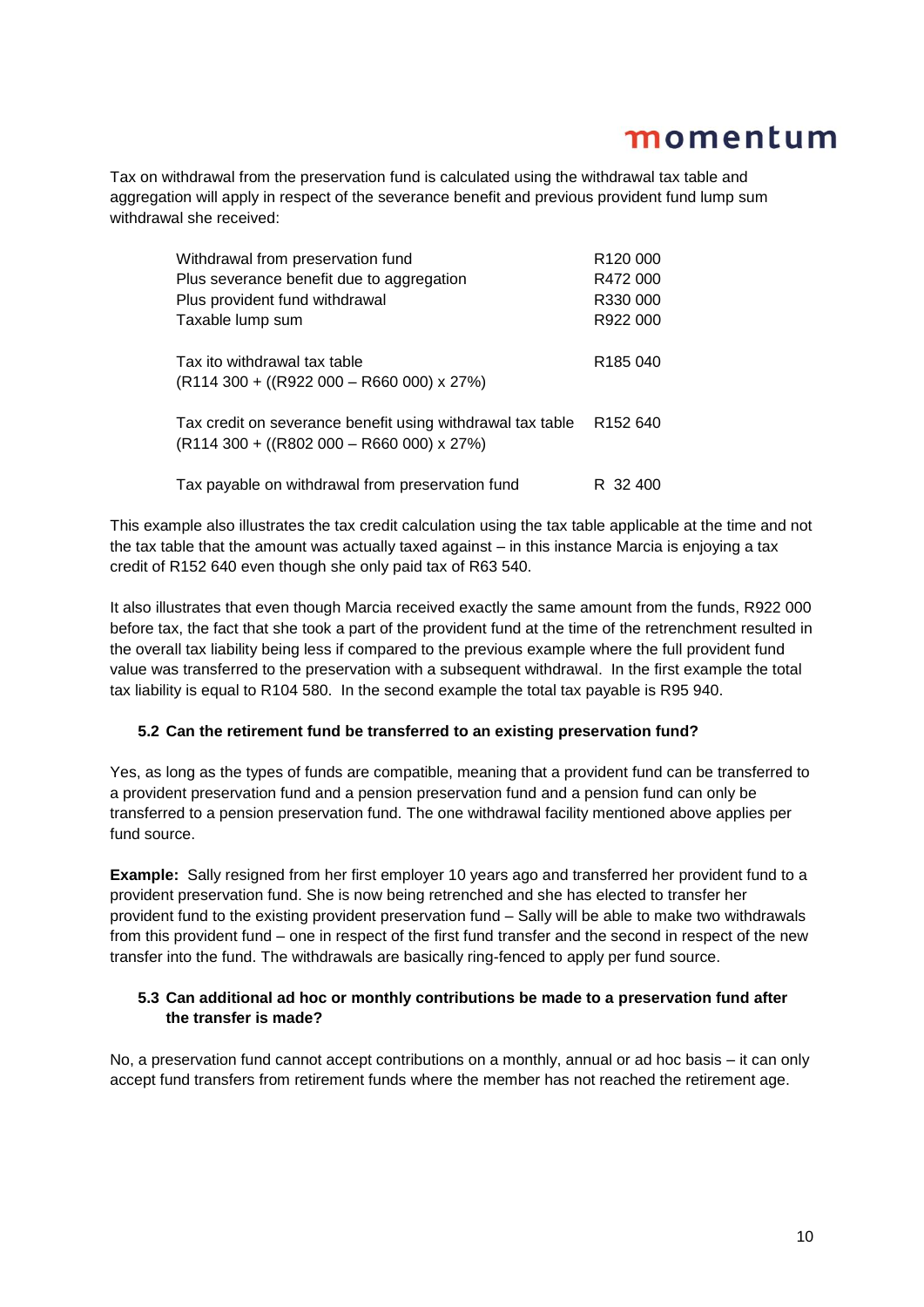### **5.4 If the retirement fund benefit is transferred to a retirement annuity fund, will the individual have access to the funds prior to reaching normal retirement?**

A retirement annuity restricts access to the funds until the member reaches the retirement date of 55 years or older. And once the member elects to retire, a maximum of one third will be accessible as a lump sum and the remaining funds must be applied to provide a monthly pension (which is achieved by acquiring a compulsory annuity).

The lump sum will be subject to income tax based on the retirement lump sum tax table. The monthly pension will be fully taxable.

**Note -** There are very specific circumstances where prior access is allowed, which include the formal emigration of the member, where the paid-up value of the retirement fund is less than the prescribed minimum amount (currently R7 000) and where the member is disabled.

### **5.5 Can the retirement fund be transferred to an existing retirement annuity fund?**

Yes. This amount will then form part of the overall benefit available in the retirement annuity fund and will be subject to the rules of the retirement annuity fund. Therefore access will be limited.

### **5.6 Can additional ad hoc or monthly contributions be made to a retirement annuity after the transfer is made?**

Yes, the retirement annuity can accept monthly, annual or ad hoc contributions without any limitations (there can be minimum premiums). The member can also qualify for a tax deduction in respect of contributions made within the limits prescribed by the Income Tax Act.

#### **5.7 If an employee is a member of a retirement annuity – either in their personal capacity or as part of an employer provided retirement annuity scheme – will the employee be able to access the retirement benefit in the retirement annuity fund upon retrenchment?**

No. A retirement annuity fund only provides for access in the following instances:

- If the retirement annuity fund is paid up and has a paid up a value of less than R7 000 (this applies to the registered fund and not the individual policy),
- Upon death,
- Upon disability, and/or
- Upon retirement.

#### **The employee is eligible to retire from the retirement fund**

If the member is eligible to retire from the retirement fund as they have reached the normal retirement age as defined by the specific fund or if the fund makes provision for early retirement, the employee will have the following alternatives.

Retirement from pension fund:

 The member can access a maximum of one third of the retirement benefit as a lump sum. The lump sum may be subject to income tax. The retirement lump sum tax table will apply.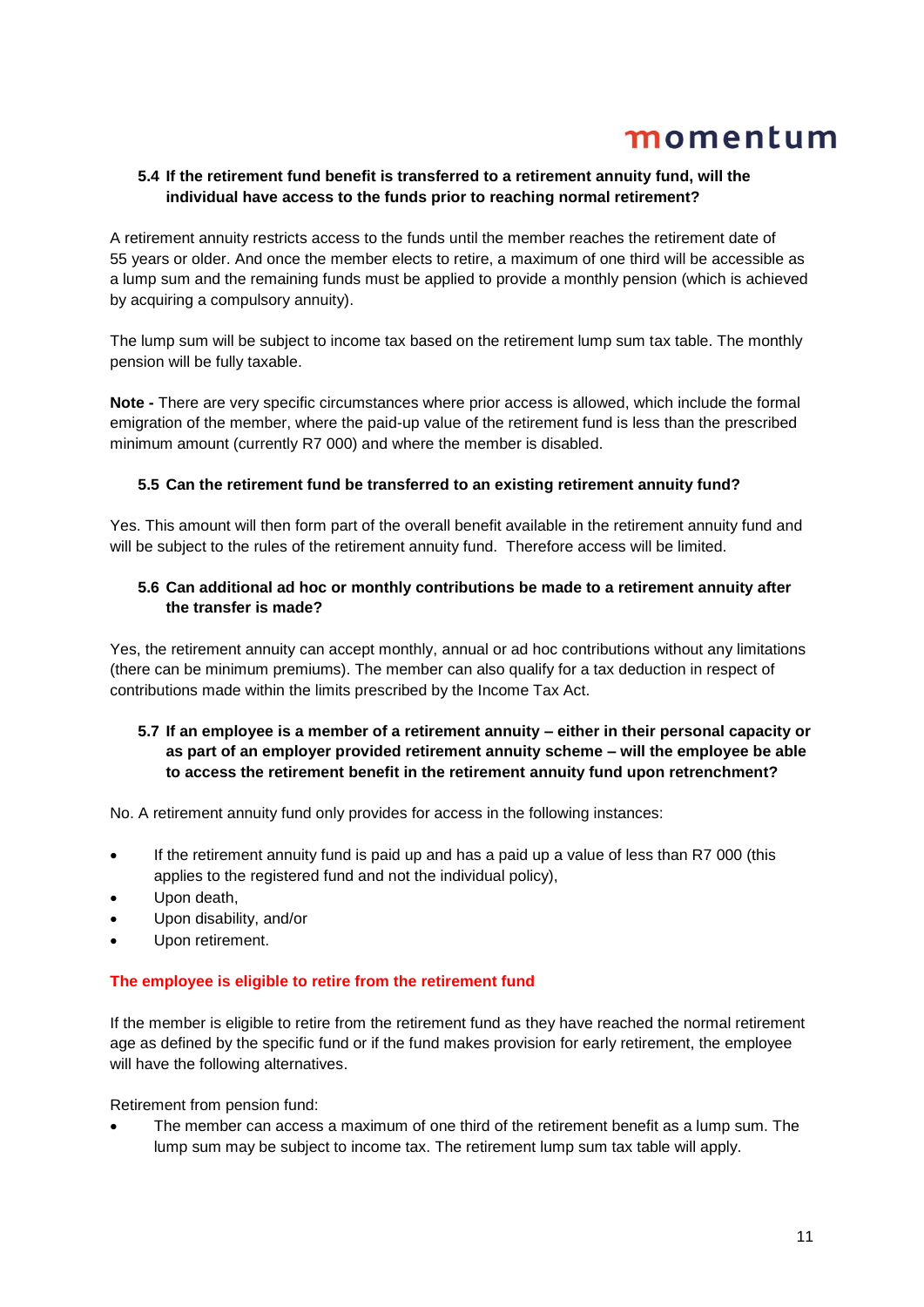The remaining funds in the pension fund must be invested to provide a monthly pension. This can be achieved by transferring the funds to a conventional life annuity or a living annuity. The transfer of the funds will take place tax-free. The monthly pension will be fully taxable.

Retirement from a provident fund:

- The member can access any portion of the retirement benefit as a lump sum. The lump sum may be subject to income tax. The retirement lump sum tax table will apply.
- In general, the remaining funds in the provident fund must be invested to provide a monthly pension. This can be achieved by transferring the funds to a conventional life annuity or a living annuity. The transfer of the funds will take place tax-free. The monthly pension will be fully taxable.

#### **5.8 If the member has elected to retire from the retirement fund, can the retirement benefit be transferred to a retirement annuity fund?**

Yes, from 1 March 2018 retirement benefits can be transferred to retirement annuities to preserve retirement benefits and delay retirement. The full retirement benefit must be transferred – it is not possible to make a withdrawal and transfer the rest of the retirement benefit to a retirement annuity. When transferring from a provident fund to a retirement annuity the rules of the retirement annuity will apply at retirement and therefore the member will be restricted to one third as a maximum lump sum at retirement.

The member will still be able to make additional contributions to the retirement annuity fund until they formally retire from the fund.

### **5.9 If the member has elected to retire from the retirement fund, can the retirement benefit be transferred to a preservation fund?**

Yes, from 1 March 2019 retirement benefits can be transferred to preservation funds to preserve retirement benefits and delay retirement. The full retirement benefit must be transferred – it is not possible to make a withdrawal and transfer the rest of the retirement benefit to a retirement annuity.

One should note that the one withdrawal will not be available in respect of retirement benefits and therefore no access is possible other than on formal retirement from the preservation fund. To enjoy this benefit, the retirement date should be after 1 March 2019.

### **5.10 What options are available to provide the member with a monthly pension after retirement?**

When retiring from a pension fund, the member will have to apply at least two thirds of the retirement benefit to fund a monthly pension. In the case of a provident fund, the member can elect what portion must be applied for a monthly pension. To fund the monthly pension the member will purchase a life annuity. The transfer from the retirement fund to the annuity does not attract income tax; however, the monthly pension is fully taxable and the administrator will be obliged to withhold Pay As You Earn (PAYE).

Please find a comparison of the conventional life annuity and a living annuity at the end of this document.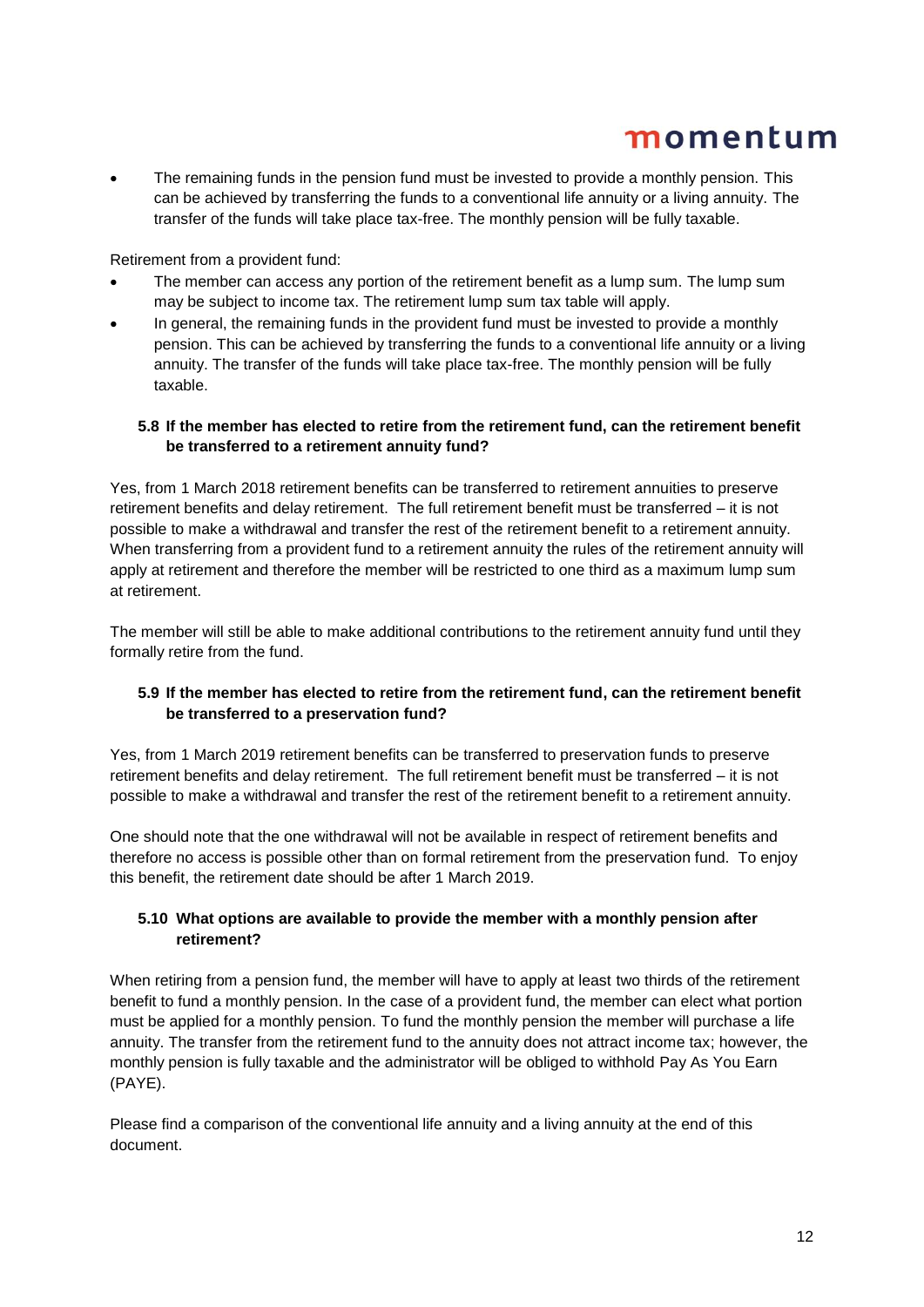### **6. What impact will retrenchment have on my group life benefits?**

As retrenchment will terminate the employee's membership to the employer retirement fund, any associated group insurance benefits will also be terminated. In some instances the fund or employer may offer the employee a conversion option – meaning that they can convert the group life policy to an individually-owned life policy at a predetermined rate. It is important to note that future alterations of conversion options are generally very limited.

### **7. What impact will retrenchment have on my medical scheme?**

The medical scheme membership will generally also terminate with employment. In some cases the medical scheme is open to the general public in which case the employee will be able to continue membership in their personal capacity at their own cost. However, there are some medical schemes that are specifically linked to employment in which case a new medical scheme will be needed.

\*\*\*\*\*\*\*\*\*\*\*\*\*\*\*\*\*\*\*\*\*\*\*\*\*\*

(Comparison on next page)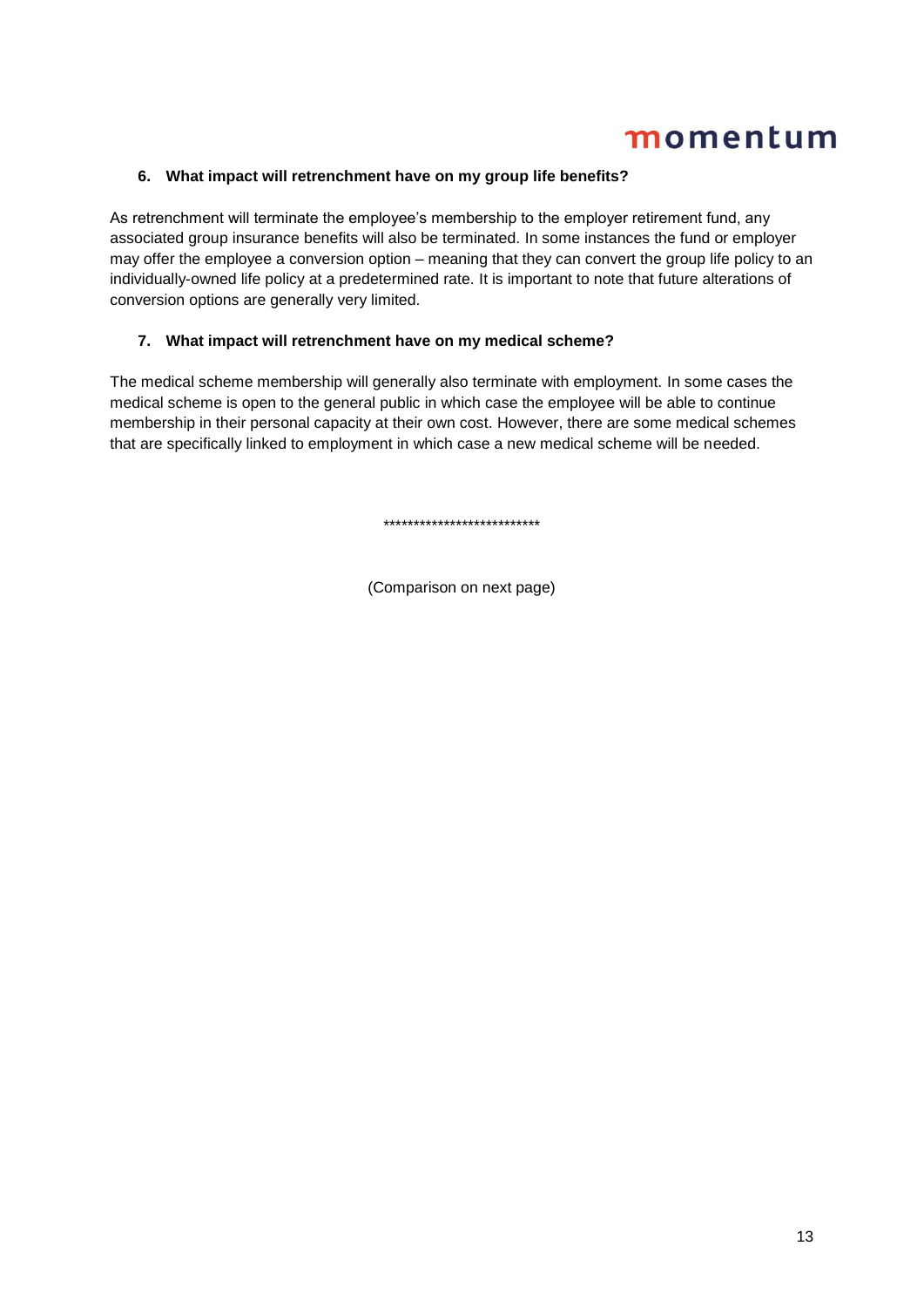|                       | <b>Living Annuity</b>                                                                                                                                                                                                                                                                                                                                                                                                                                                 | <b>Conventional Life Annuity</b>                                                                                                                                                                                                                                                                                                                                                                                                                                                                                                                                                                                                                                                                                                                                                                                                                       |
|-----------------------|-----------------------------------------------------------------------------------------------------------------------------------------------------------------------------------------------------------------------------------------------------------------------------------------------------------------------------------------------------------------------------------------------------------------------------------------------------------------------|--------------------------------------------------------------------------------------------------------------------------------------------------------------------------------------------------------------------------------------------------------------------------------------------------------------------------------------------------------------------------------------------------------------------------------------------------------------------------------------------------------------------------------------------------------------------------------------------------------------------------------------------------------------------------------------------------------------------------------------------------------------------------------------------------------------------------------------------------------|
| <b>Description</b>    | This is a compulsory annuity intended<br>to provide the annuitant with a lifelong<br>income whilst providing some income<br>and investment choice flexibility to the<br>annuitant.                                                                                                                                                                                                                                                                                    | This is a compulsory annuity intended to<br>provide the annuitant with a lifelong income<br>whilst providing certain options contractual<br>guarantees.                                                                                                                                                                                                                                                                                                                                                                                                                                                                                                                                                                                                                                                                                                |
| <b>Income</b><br>rate | The annuitant can select the<br>$\bullet$<br>income rate ranging between<br>2.5% and 17.5% per annum<br>calculated on the underlying<br>capital amount available in the<br>living annuity.<br>The income rate can be altered<br>on an annual basis on the<br>anniversary date of the living<br>annuity.<br>If the income rate exceeds the<br>investment return in the<br>investment funds it can deplete<br>the capital which can result in a<br>reduction of income. | The income rate is determined by<br>$\bullet$<br>the insurer at the time the<br>investment is made and is based on<br>bond yields, guarantees selected<br>and the age and life expectancy of<br>the annuitant.<br>The income is fixed, except insofar<br>$\bullet$<br>annual escalations are selected by<br>the annuitant at inception of the<br>investment.<br>The income will be paid in terms of<br>$\bullet$<br>the contractual obligation<br>irrespective of market conditions and<br>its impact on the underlying capital<br>investment.                                                                                                                                                                                                                                                                                                         |
| <b>Guarantees</b>     | There are no investment or<br>$\bullet$<br>income guarantees associated<br>with the living annuity.                                                                                                                                                                                                                                                                                                                                                                   | The annuitant can select certain<br>$\bullet$<br>guarantees regarding the continued<br>payment of income after their death<br>- a five-year or ten-year guarantee<br>is common, which means that the<br>income will continue for the lifetime<br>of the annuitant or the guaranteed<br>term, whichever is the longest.<br>Therefore, if the annuitant dies<br>within the guaranteed term, the<br>income will continue to the spouse<br>or beneficiary for the duration of the<br>guaranteed term.<br>In some instances the annuitant can<br>also select a spousal guarantee<br>resulting in the income being<br>guaranteed for the lifetime of the<br>annuitant and their spouse.<br>The guarantees will impact the initial<br>$\bullet$<br>income rate provided and the more<br>extensive the guarantee the lower<br>the initial income rate will be. |